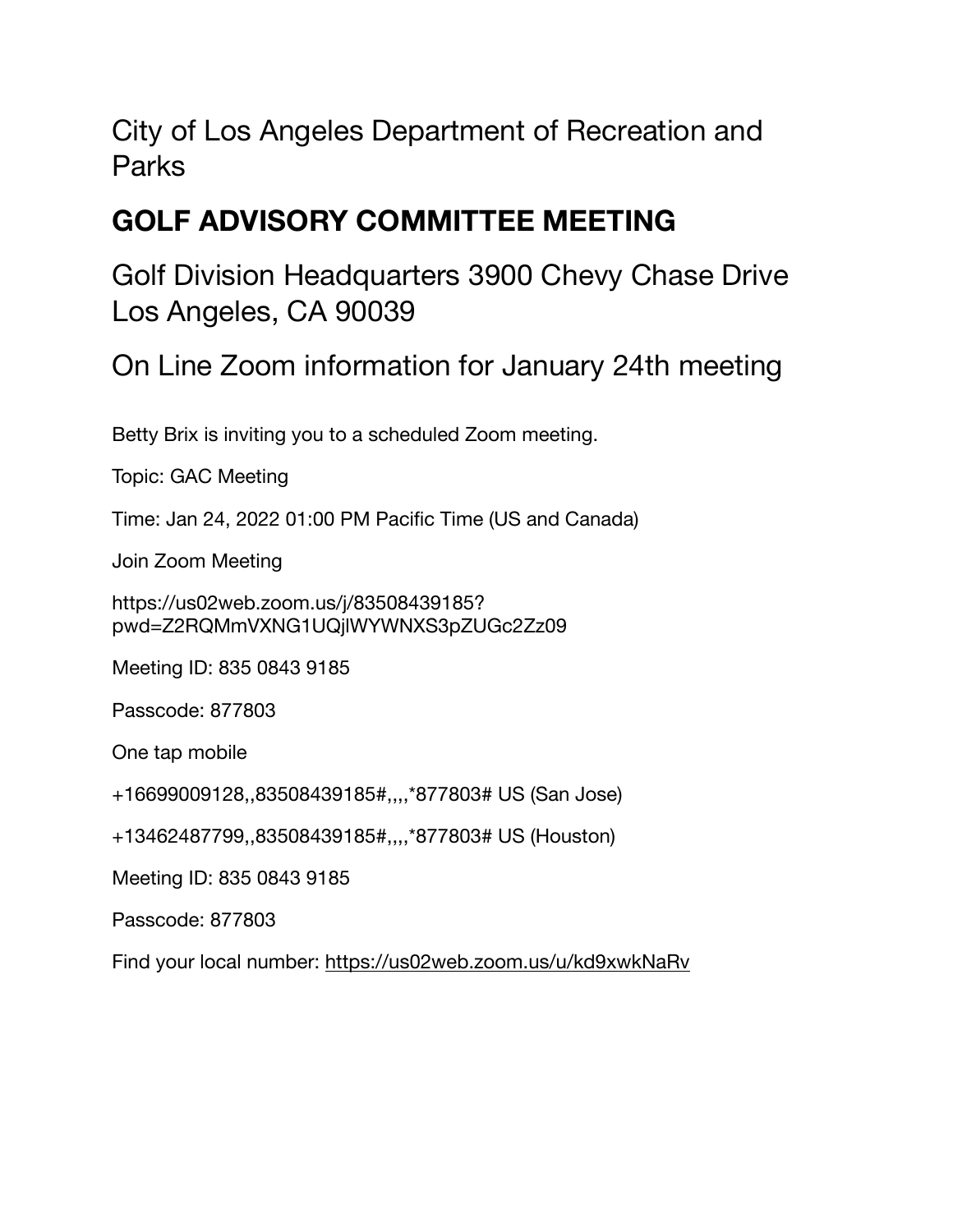#### **MONDAY January 24, 2021 AT 1:00PM GOLF ADVISORY COMMITTEE MEMBERS**

Betty Brix (Rep), Chair, Sue Bleecher (Alt) - Penmar Marcy Valley (Rep) Vice Chair, Robert Shapiro (Alt) - Rancho Park Virgil Budhu (Rep), Anne Matthews (Alt) - **Sepulveda** 

Steve Bloom (Rep), Tanna Barker (Alt) - Griffith Park Kelly Chase (Rep), Rob Garcia (Alt) - Woodley Lakes Open position - Hansen Dam

Jim Dover (Rep, Louis Ruiz (Alt) - Roosevelt

Rosemary Menard (Rep), Michael Giglia (Alt) - Harbor Park

Thor Tandberg - At Large LA City Club (Rep)

Patrick MacFarlane (Rep) - At Large golfing public Debbie Meymarian (Rep) - At Large golfing public

Kevin Fitzgerald (Rep) Secretary - SCGA

Matt Gilson (Rep) - SCPGA

Vicky Lagos (Rep) - Commissioner of the CIF City **Section** 

Azuncena Maldonado (Rep) - Founder of Latina Golfers Association James An (Rep) - President of the Korean American Federation of LA Brady Riggs (Rep) - LA City Golf Instructor

Kevin Gigax (Rep) - SCGA Junior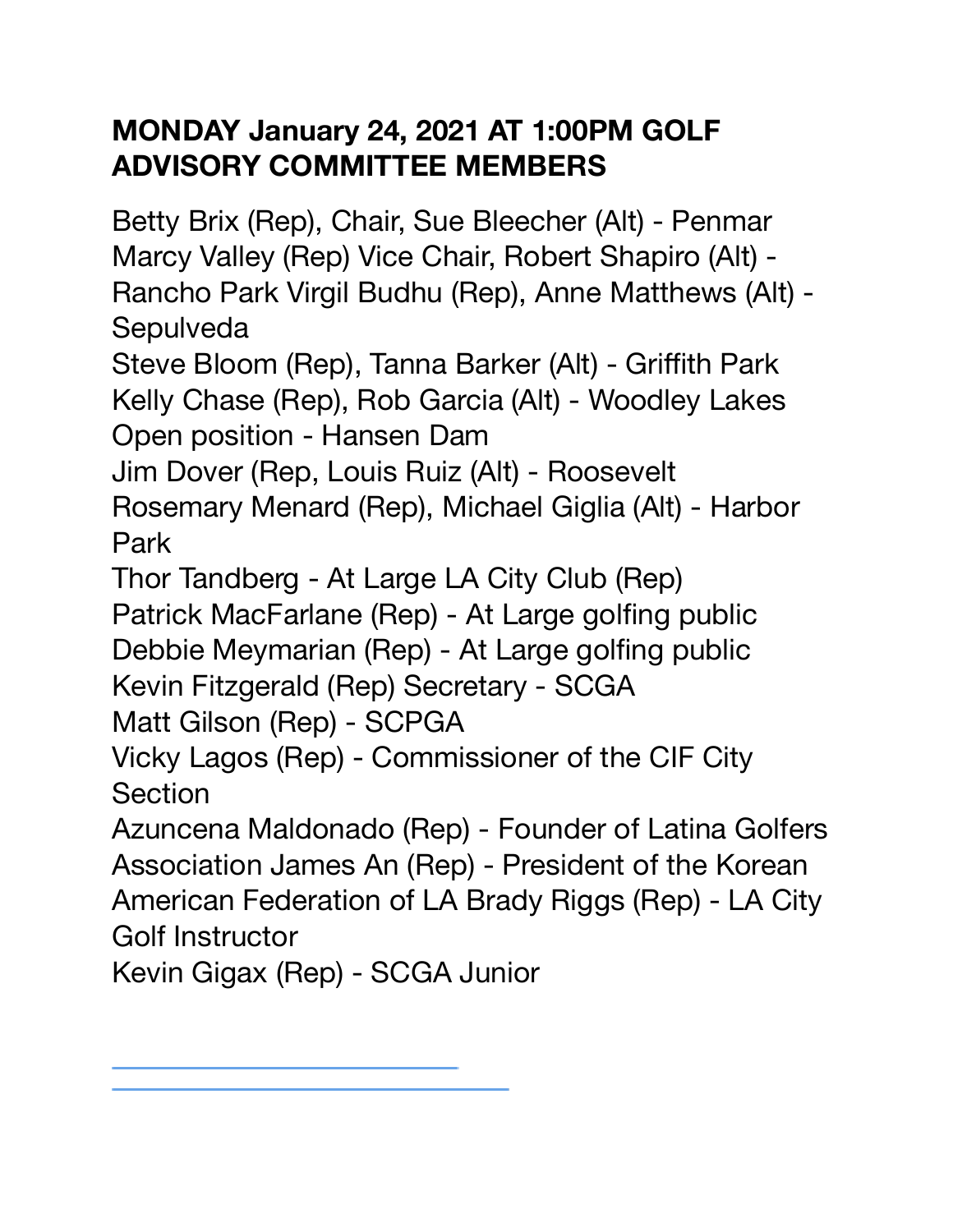# **AGENDA**

# **1. PUBLIC COMMENTS**

Public comments are limited to a total of 5 minutes. Any comments requiring a response will be referred to staff for a report at a subsequent meeting.

### **APPROVAL OF MINUTES**

A. Request members to approve the November 15, 2021 meeting minutes.

# **DEPARTMENT REPORTS**

A. GOLF MANAGER REPORT - Rick Reinschmidt Update on current and future Golf projects and activity. Results from LA City Tournaments

B. GOLF CONCESSIONS REPORT - Concessions Dept. Update of status on current and future Golf **Concessions** 

#### **SUB COMMITTEE REPORTS**

- A. FEES AND CHARGES Thor Tandberg
- B. POLICIES AND PROCEDURES -
- C. CAPITAL IMPROVEMENT FUND Kevin Fitzgerald
- D. AD HOC CAPITAL IMPROVEMENT Kevin Fitzgerald
- E. AD HOC WOMEN'S GOLF Marcy Valley